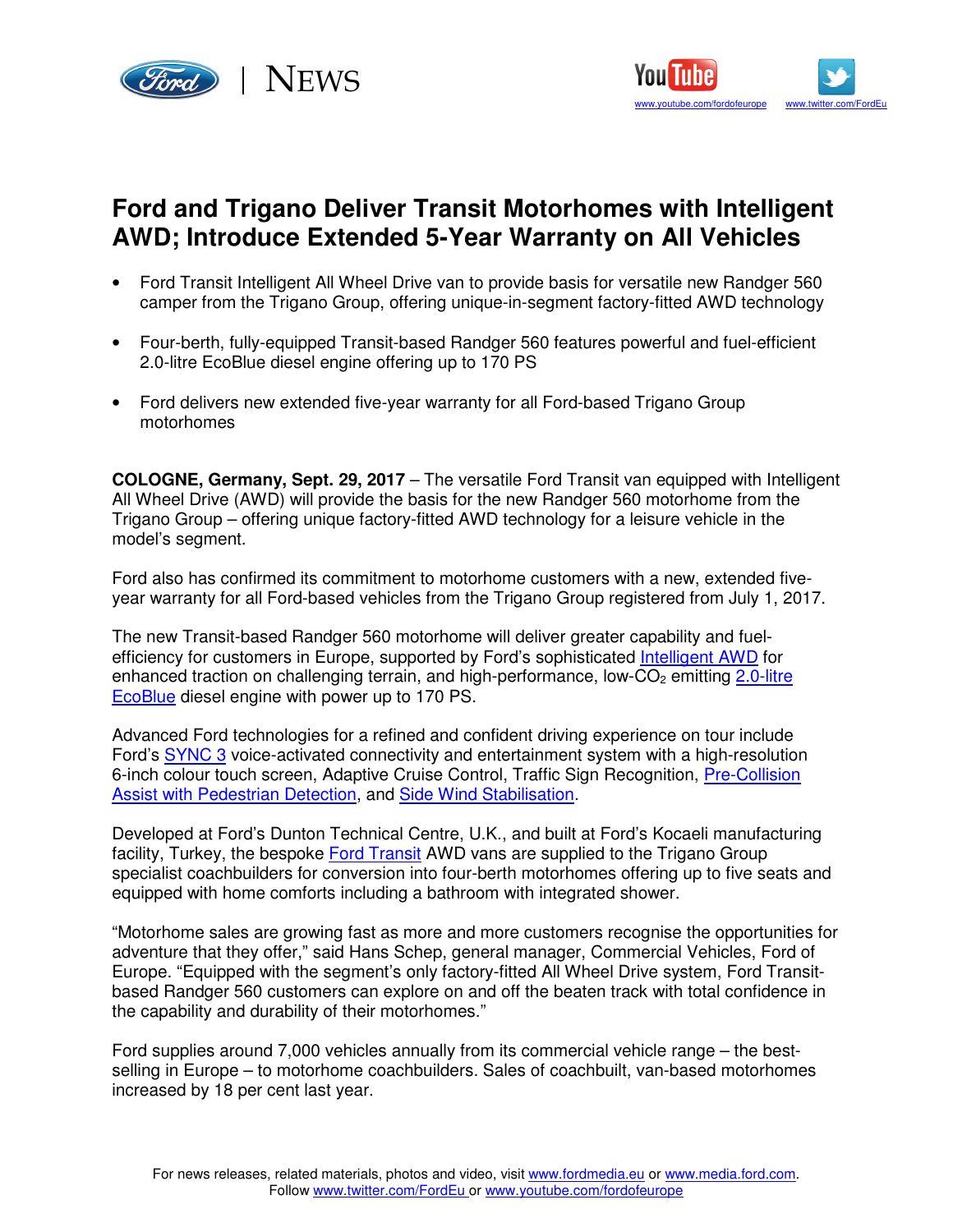Ford Transit models supplied to the Trigano Group feature bespoke modifications including a relocated handbrake to allow for easier access between cabin and living space; revised fuel and exhaust systems to accommodate the adapted body; and augmented power socket and power take-off systems for convenience when touring.

The Transit's sophisticated Intelligent AWD technology will deliver a more secure footing for the Randger 560 on slippery surfaces such snow-lined mountain passes or wet grass, and on loose or un-made surfaces such as gravel or forest tracks.

In Auto mode, the Intelligent AWD system monitors grip levels and can send up to 50 per cent of the engine's torque to the front wheels to prevent rear wheels slipping on loose surfaces. Drivers can also engage AWD Lock mode at any speed, to provide maximum traction in challenging driving conditions.

Ford last year introduced to the Transit the all-new 2.0-litre Ford EcoBlue diesel, featuring the latest turbocharging, fuel injection, combustion system, structural design and low-friction technologies to deliver significant improvements in fuel-efficiency, performance and refinement.

For the Randger 560 motorhome, the 2.0-litre Ford EcoBlue engine is offered in 130 PS and 170 PS power outputs with a six-speed manual transmission, offering 20 per cent more torque at 1,250 rpm than the outgoing 2.2-litre engine for more flexible and responsive performance.

The class-leading Transit driving experience also was last year enhanced through revised steering efforts for better feedback, and a new rear damper design for improved comfort and control.

Ford's extended five-year warranty for Ford-based Trigano Group motorhomes includes the One Call service, providing local language telephone support and priority service from Ford dealers for customers travelling throughout Europe.

The Randger 560 will be on show at the Salon des Véhicules de Loisirs, Le Bourget, France, from Sept. 30. The Trigano Group earlier this year revealed the Randger 560's sister-model for customers in Germany, the new Transit-based Karmann Dexter 4x4 motorhome, also featuring Ford Intelligent AWD.

## # # #

## **About Ford Motor Company**

Ford Motor Company is a global company based in Dearborn, Michigan. The company designs, manufactures, markets and services a full line of Ford cars, trucks, SUVs, electrified vehicles and Lincoln luxury vehicles, provides financial services through Ford Motor Credit Company and is pursuing leadership positions in electrification, autonomous vehicles and mobility solutions. Ford employs approximately 203,000 people worldwide. For more information regarding Ford, its products and Ford Motor Credit Company, please visit www.corporate.ford.com.

**Ford of Europe** is responsible for producing, selling and servicing Ford brand vehicles in 50 individual markets and employs approximately 52,000 employees at its wholly owned facilities and approximately 66,000 people when joint ventures and unconsolidated businesses are included. In addition to Ford Motor Credit Company, Ford Europe operations include Ford Customer Service Division and 24 manufacturing facilities (16 wholly owned or consolidated joint venture facilities and eight unconsolidated joint venture facilities). The first Ford cars were shipped to Europe in 1903 – the same year Ford Motor Company was founded. European production started in 1911.